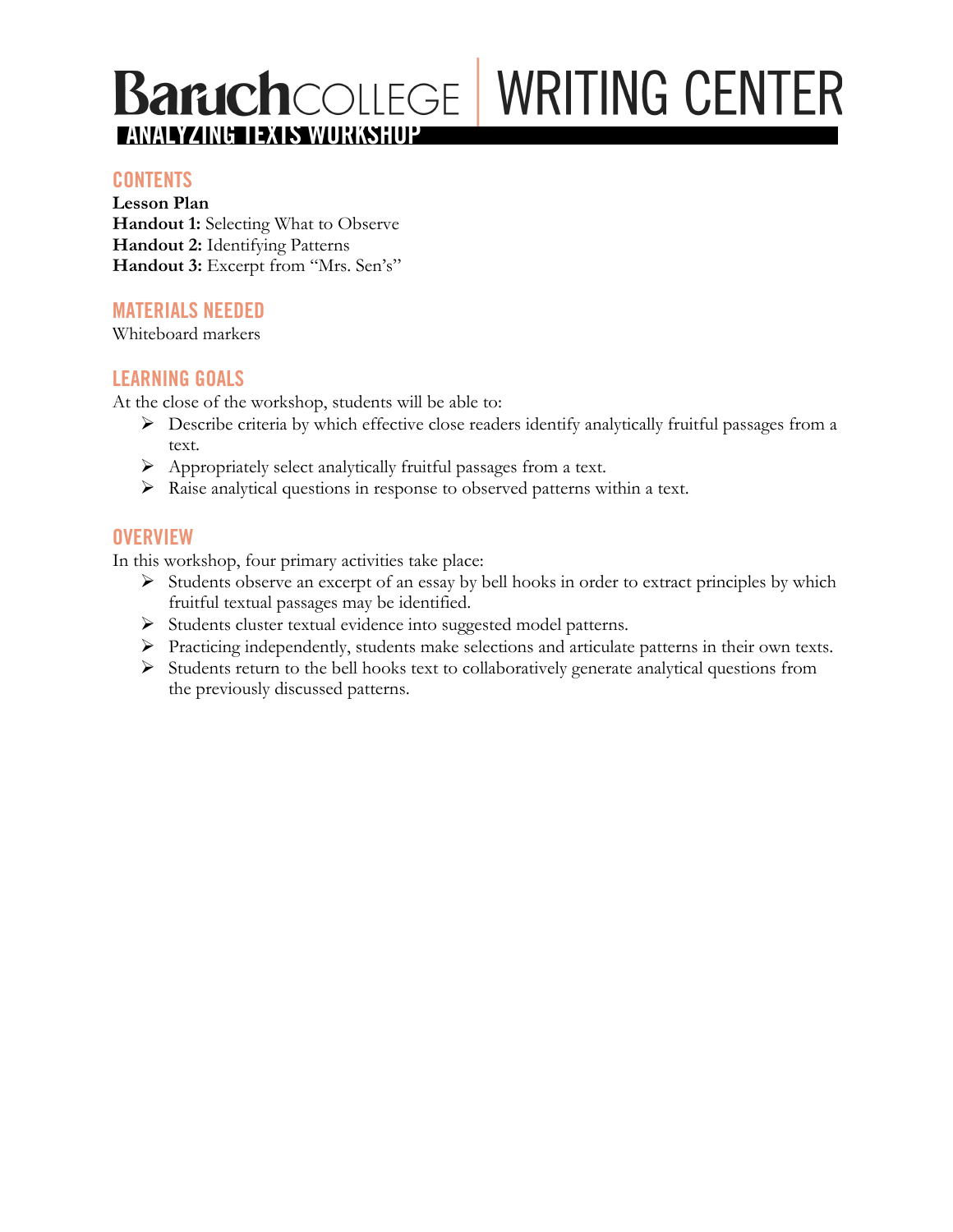# **LESSON PLAN**

#### **Introduction**

Begin by framing for students the foundational role played by close reading, emphasizing that it is a flexible and recursive method to understand a text, to initiate writing about a text, to expand and enrich writing about a text, to develop arguments about a text, etc. **Foreground the three steps of close reading**:

- 1) selecting textual features to *observe*
- 2) identifying *patterns* in those features
- 3) *posing analytical questions* in response

Explain that at each stage, a period of group practice will precede work on the student's individual text.

#### **Part One: Extracting Principles for Analytical Observation**

- 1. **Common text: Distribute Handout 1, "Selecting What to Observe."**
	- $\triangleright$  Frame this handout an excerpt of an essay by bell hooks on political liberation.
	- $\triangleright$  Explain that the group will read the text aloud, then work backward to determine the reader's reasons for calling out these words and phrases from the whole.

#### 2. **Common text: After reading, provide a few moments for additional annotation.**

- $\triangleright$  Disclose that for simplicity's sake, the workshop focuses on highlighting, but that the best readers also:
	- define new terms
	- take notes
	- record questions
	- use symbols to code their responses to texts (such as ! to indicate surprise or ? to signal confusion).
- $\triangleright$  Direct students to spend a minute or two adding these kinds of notes.

#### 3. **Common text: Facilitate discussion on how this reader made her observations.**

- $\triangleright$  Prompt students with questions such as:
	- *What do you notice about what the reader has highlighted?*
	- *What did they determine important or potentially useful?*
	- *What criteria does it seem they used to make these determinations?*
	- *Can we figure out how they knew what to pay attention to?*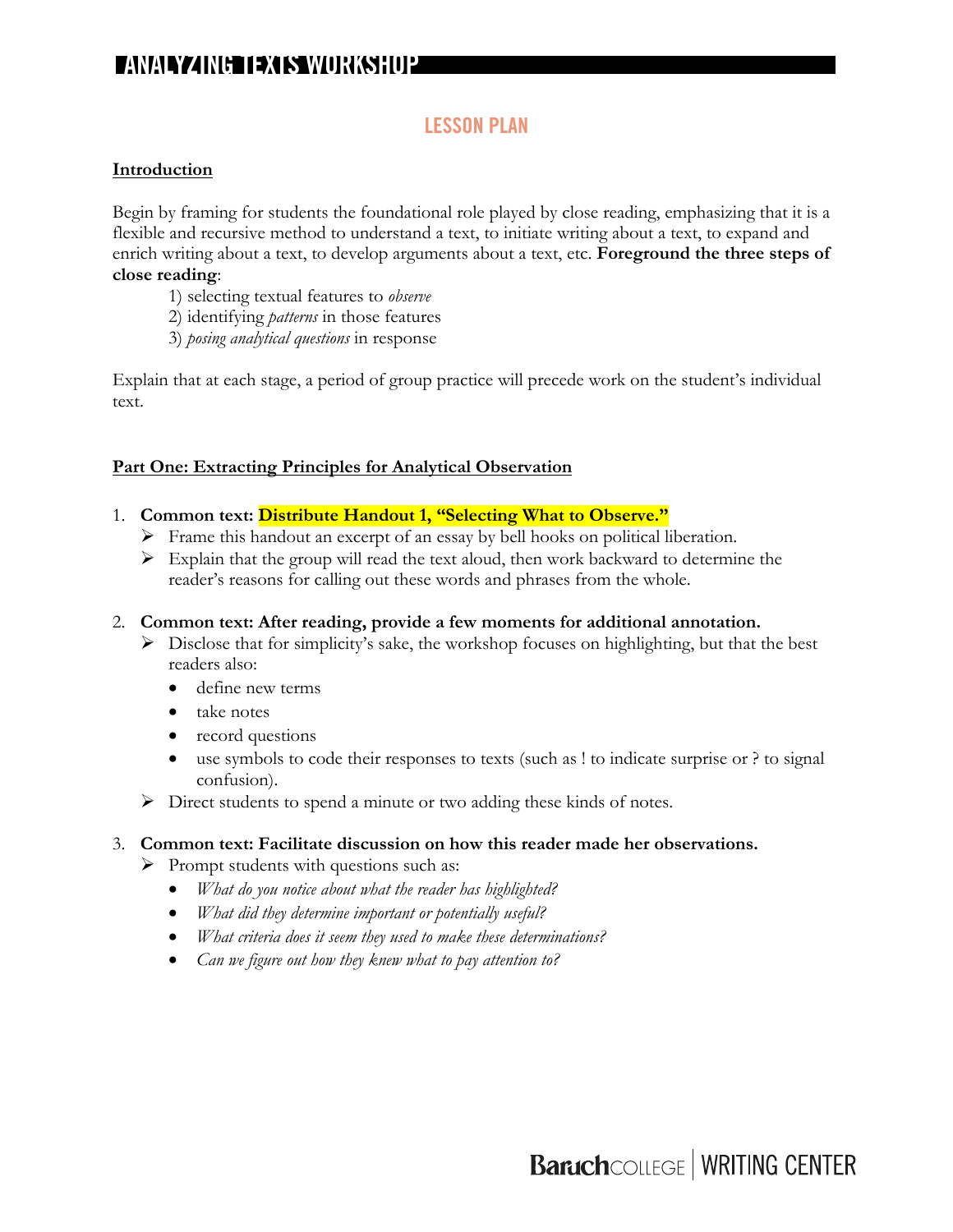$\triangleright$  Elicit the responses below, recording in a T-chart both the principles/criteria, and the specific textual passages that reflect them:

| The reader marked passages that        | Examples                          |
|----------------------------------------|-----------------------------------|
| are repetitive                         | "Love," "ethic" "domination"      |
| refer to key terms they might need to  | "System of exchange," Tina Turner |
| look up to understand                  |                                   |
| have parallel syntax, distinct rhythm, | "Merely sentimental" / "naive"    |
| echoed words, or other evidence of the |                                   |
| author's emphasis                      | We/us/our                         |
| are intriguing, surprising, or curious | "needs of the spirit"             |
|                                        |                                   |
| highlight contrasts                    | Materialism vs. spirituality      |

#### **Part Two: Identifying Patterns**

- 1. **Common text: Segue to the commonalities or patterns in the highlighted passages.**
	- $\triangleright$  Explain that identifying patterns helps shape the isolated pieces into a trend we can actually write about.
	- $\triangleright$  Elicit or model a pattern evident in the pieces the group has discussed.

#### Ø **Distribute Handout 2, "Identifying Patterns."**

- Again frame the handout as the model reader's work. Here, they are clustering their passages into patterns.
- Ø Direct students to categorize the highlighted phrases from Handout 1 into the provided headings on Handout 2.
- $\triangleright$  Allay anxiety about correct answers by noting that some snippets easily bridge categories, and that these headings are not exhaustive.

#### 2. **Common text: Facilitate a full-group discussion of students' findings and choices, and what these might suggest about the text.**

- $\triangleright$  Elicit their thoughts on how the categories were determined and how they put them to use:
	- Ø *What elements of each phrase do you think led to these categories?*
	- Ø *How did our model reader decide what labels to use?*
	- Ø *Which groups might be the most useful and why?*
	- Ø *How did you decide where to put each phrase?*
- $\triangleright$  Invite students to generate other potential categories for the passage.
- **3. Individual texts: Invite students to take out a text they are reading for class (or, if it's an in-class workshop, to choose whatever they are currently reading as a group). Make time for two discrete units of reading and note-taking while they analyze their chosen reading.**
	- $\triangleright$  Ensure that students have brought a reading, and ask them to select a passage of one to three paragraphs on which to focus.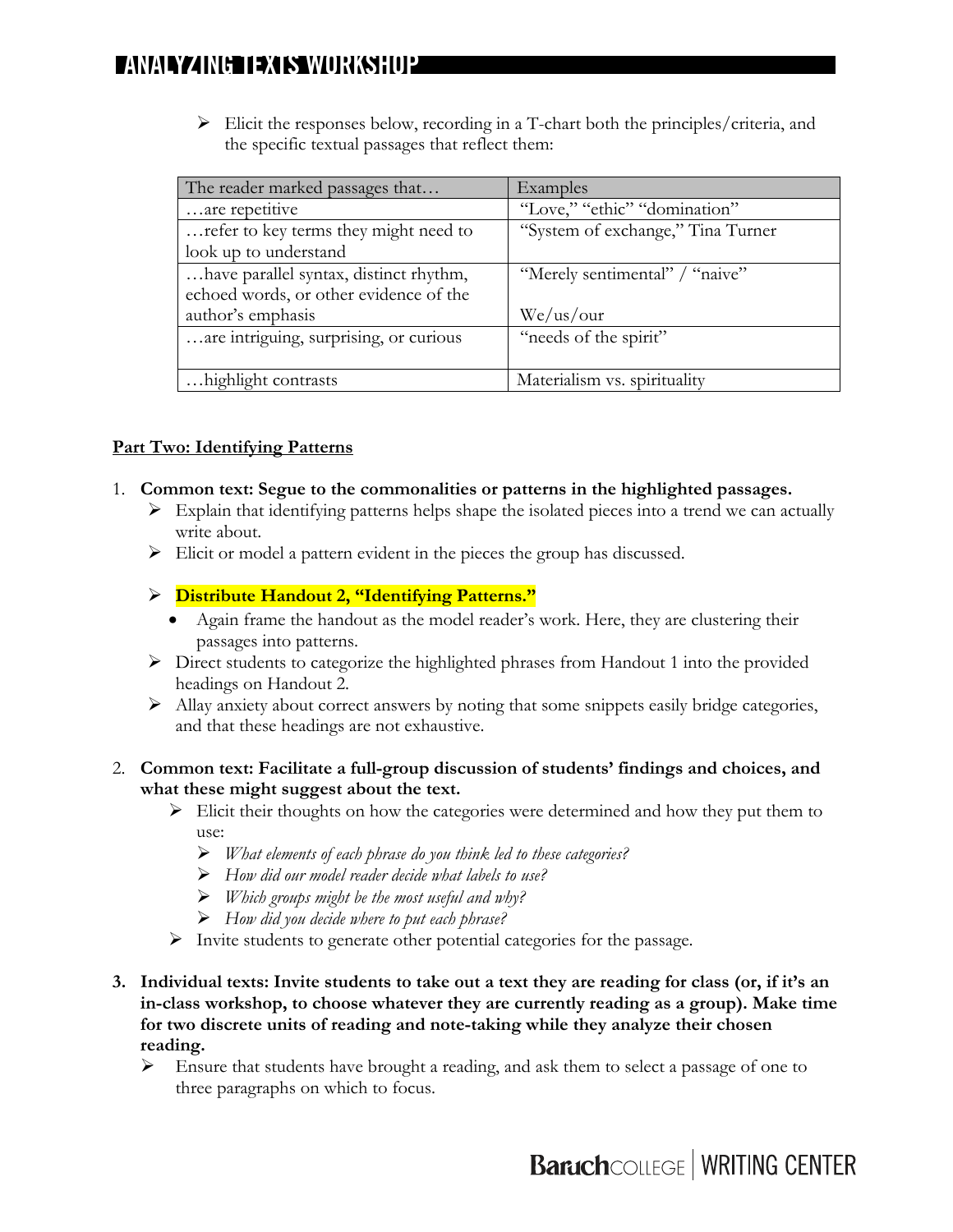$\triangleright$  If any students do not have reading with them, offer the sample text, **Handout 3, "Excerpt from Mrs. Sen's."**

They should:

- $\triangleright$  first underline and annotate their passages as they read, and then
- $\triangleright$  seek and articulate patterns—repetitions, contradictions, parallels, similarities—of their own.
- $\triangleright$  Circulate as they do so, ensuring their progress.
- $\triangleright$  Conclude by sharing out.

#### **Part Three: Posing Analytical Questions**

- 1. **Common text: Return to the bell hooks passage and the patterns the group has mapped.**
	- $\triangleright$  Explain that with this kind of fruitful, robust material, they can now ask analytical questions—the very questions whose answers will become thesis statements and claims.
	- $\triangleright$  Ask students to pose questions as you record. Offer examples or otherwise guide them toward privileging questions that explore original motivations, function, significance, or complication/paradox. Some examples:
		- Ø **Origin: What accounts for** *bell hooks's repetition of the word "love"? Why does she need to emphasize the term so often?*
		- Ø **Function: How** *does hooks contrast radical change with "reform"*?
		- Ø **What's the significance of** *her references to other sources? Why are MLK JR and Tina Turner both cited as authorities in this text?*
		- Ø **Paradox: Why** *does hooks describe "longing for change" as "self-centered," while still arguing for revolution?*
- 2. **Individual texts: Ask students to draft one analytical question about a pattern identified in their own text; encourage them to begin with one of the stubs bolded above.**
- 3. **Wrap-up.** As students share out their questions, help them reflect on next steps. Questions that are especially strong may be ready to serve as the beginnings of a thesis statement. Others may need refinement, or might motivate them to read the text again, looking for answers.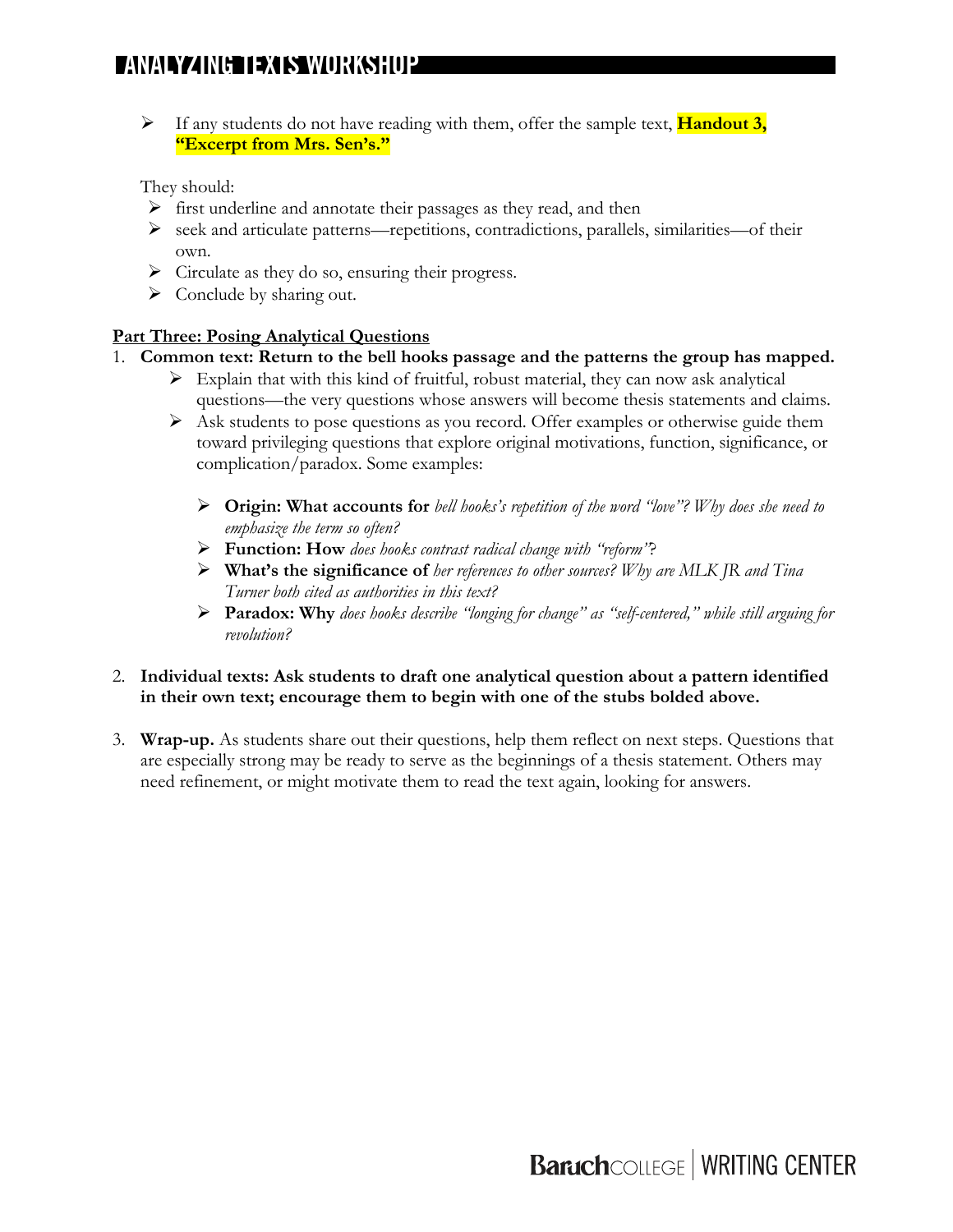# **ANALYZING TEXTS WORKSHOP** <sup>z</sup>

## **SELECTING WHAT TO OBSERVE**

*Discussion questions:*

 $\overline{a}$ 

- What do you notice about what the reader has highlighted?
- What did they think was important? Why is this language useful to highlight?
- What criteria do you think they used to make their decisions?
- How did they know what to pay attention to?

In this society, there is no powerful discourse on love emerging either from politically progressive radicals or from the Left. The absence of a sustained focus on love in progressive circles arises from a collective failure to acknowledge the needs of the spirit and an overdetermined emphasis on material concerns. Without love, our efforts to liberate ourselves and our world community from oppression and exploitation are doomed. As long as we refuse to address fully the place of love in struggles for liberation we will not be able to create a culture of conversion where there is a mass turning away from an ethic of domination.

Without an ethic of love shaping the direction of our political vision and our radical aspirations, we are often seduced, in one way or the other, into continued allegiance to systems of domination—imperialism, sexism, racism, classism. It has always puzzled me that women and men who spend a lifetime working to resist and oppose one form of domination can be systematically supporting another. [...] Critically examining these **blind spots**, I conclude that many of us are motivated to move against domination solely when we feel our self-interest directly threatened. Often, then, the longing is not for a **collective** transformation of society, an end to politics of dominations, but rather simply for an end to what we feel is hurting us. This is why we desperately need an ethic of love to intervene in our self-centered longing for change. Fundamentally, if we are only committed to an improvement in that politic of domination that we feel leads directly to our individual exploitation or oppression, we not only remain attached to the status quo but act in complicity with it, nurturing and maintaining those very **systems of domination**. Until we are all able to accept the interlocking, interdependent nature of systems of domination and recognize specific ways each system is maintained, we will continue to act in ways that undermine our *individual* quest for freedom and **collective** liberation struggle.

The ability to acknowledge blind spots can emerge only as we expand our concern about politics of domination and our capacity to care about the oppression and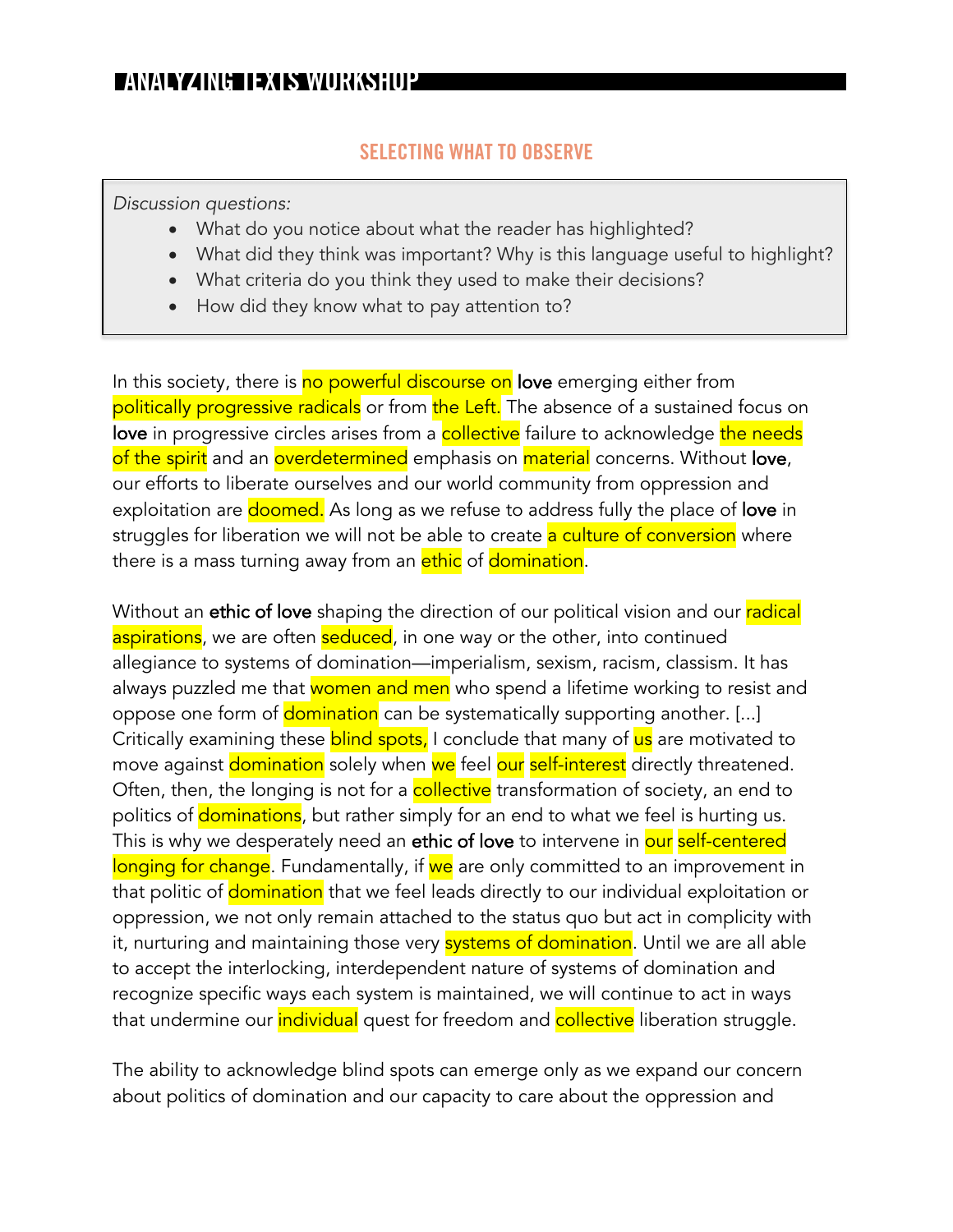# **ANALYZING TEXTS WORKSHOP**

**[NAME] WORKSHOP** exploitation of others. A love ethic makes this expansion possible. The civil rights movement transformed society in the United States because it was fundamentally rooted in a love ethic. No leader has emphasized this ethic more than Martin Luther King, jr. He had the **prophetic** insight to recognize that a revolution built on any other foundation would fail. Again and again, King testified that he had "decided to love" because he believed deeply that if we are "seeking the highest good" we "find it through love" because this is "the key that unlocks the door to the meaning of ultimate reality." And the point of being in touch with a transcendent reality is that we struggle for justice, all the while realizing that we are always more than our race, class, or sex. When I look back at the civil rights movement which was in many ways limited because it was a reformist effort, I see that it had the power to move masses of people to act in the interest of racial justice—and because it was profoundly rooted in a love ethic. [...]

Many people feel unable to love either themselves or others because they do not know what love is. Contemporary songs like Tina Turner's "What's Love Got To Do With It" advocate a system of exchange around desire, mirroring the economics of capitalism: the idea that love is important is mocked. In his essay "Love and Need: Is Love a Package or a Message?" Thomas Merton argues that we are taught within the framework of competitive consumer capitalism to see love as a business deal: "This concept of love assumes that the machinery of buying and selling of needs is what makes everything run. It regards life as a market and love as a variation on free enterprise." Though many folks recognize and critique the **commercialization** of love, they see no alternative. […]

It is truly amazing that King had the courage to speak as much as he did about the transformative power of love in a culture where such talk is often seen as merely sentimental. In progressive political circles, to speak of love is to quarantee that one will be dismissed or **considered naive**. But outside those circles there are many people who openly acknowledge that they are consumed by feelings of self-hatred, who feel worthless, who want a way out. Often they are too trapped by paralyzing despair to be able to engage effectively in any movement for social change. However, if the leaders of such movements refuse to address the anguish and pain of their lives, they will never be motivated to consider personal and political recovery. Any political movement that can effectively address these needs of the spirit in the context of liberation struggle will succeed.

*Excerpted from bell hooks' 1994 "Love as the Practice of Freedom."*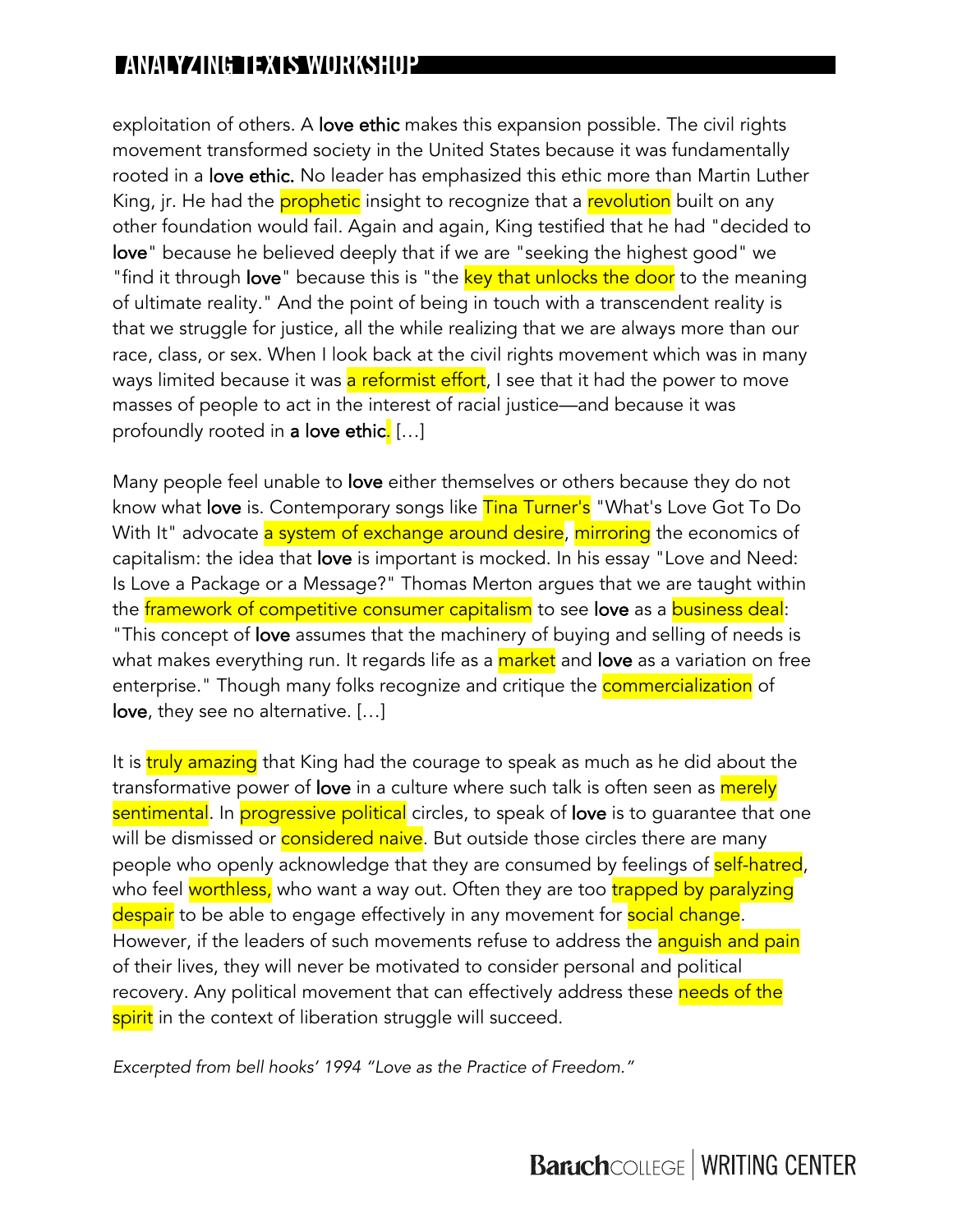# **ANALYZING TEXTS WORKSHOP**

# **IDENTIFYING PATTERNS**

Distinctions between collective vs. individual action Contrast between materialism/spirituality

Calls for radical change References to systems or structures

Repetition of "love" Feelings of doom/despair

References to the Civil Rights Movement Use of the 1st person plural (we/us/our)

**Baruch**COLLEGE | WRITING CENTER